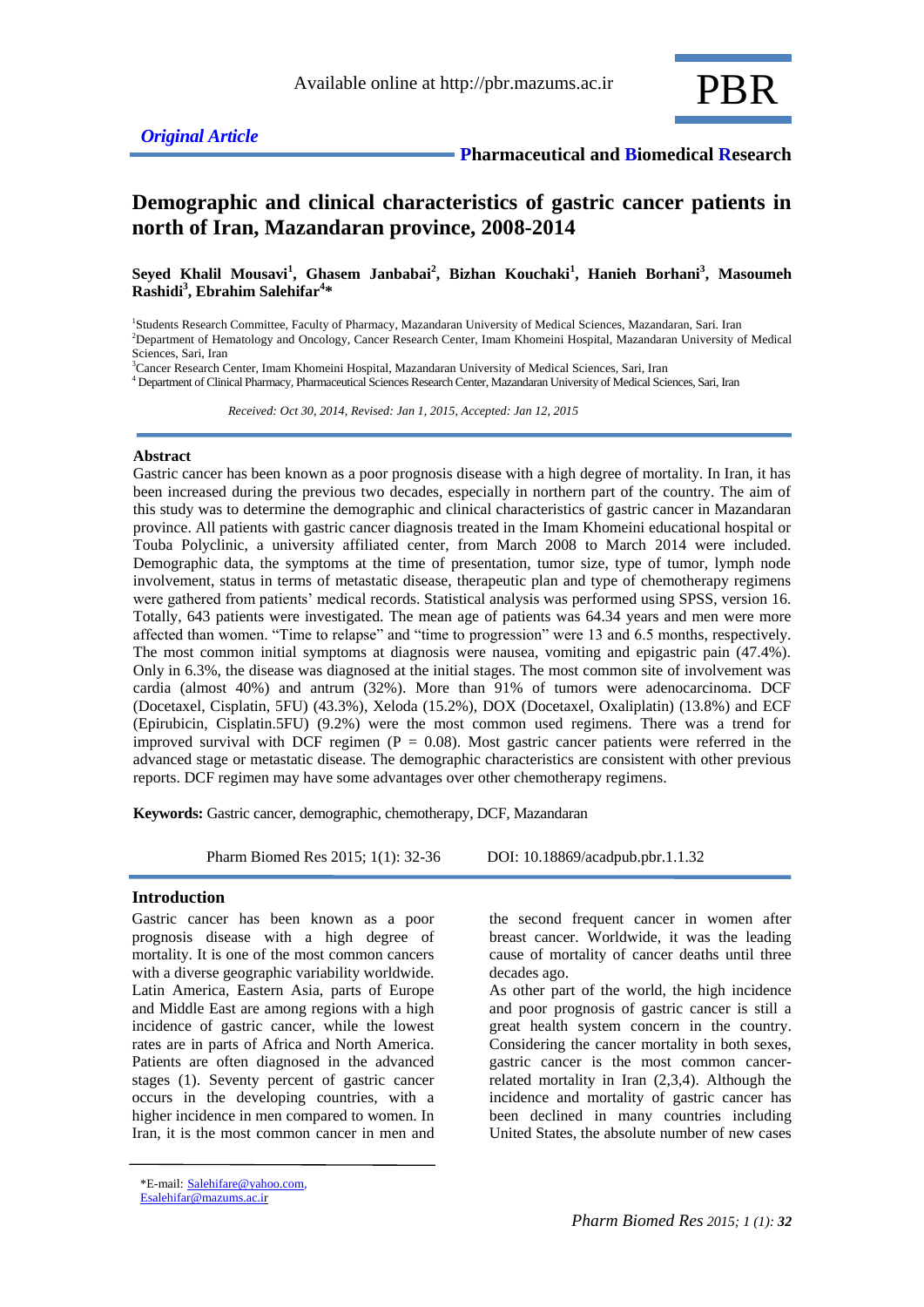per year is increasing, mainly due to aging of the world population. In our country, there was an increase in the incidence of gastric cancer especially at the Northern provinces such as Mazandaran (5).

Treatment of cancer usually is accompanied with different modalities such as surgery, radiation therapy and chemotherapy. In Gastric cancer, the type of treatment should be selected based on the stage of the disease, clinical status of the patients, his or her comorbidities and preference (6). Worldwide, gastrectomy is the most widely used approach for treatment of gastric cancer. Chemotherapy has been widely used in treatment of different stage of gastric cancer. Over eighty percent of patients who die of gastric cancer experience a local recurrence of the disease. This is the basis for adjuvant chemotherapy. Neoadjuvant chemoradiotherapy or preoperative chemoradiotherapy may also be selected for gastric cancer, based on the location of the tumor. The decision which chemotherapy regimen is a better choice for a given patient is based on the stage of disease and the patients' baseline characteristics. Commonly, regimens based on the 5-fluorouracil (5-FU), Oxaliplatin, Cisplatin, Docetaxel and Paclitaxel are used as monotherapy or combination chemotherapy (7,8). To update the demographic and clinical characteristics of gastric cancer patients, this study has been conducted in Mazandaran province of Iran.

#### **Materials and methods**

This study was a descriptive observational study. All patients with gastric cancer diagnosis who were been treated in the Emam Khomeini educational hospital or Touba polyclinic, a university affiliated center, from March 2008 until March 2014 were included. The study was approved by ethics committee of Mazandaran University of Medical Sciences. Different demographic and clinical characteristics including sex, age, weight, height, job, the date of first visit, patient's symptoms at the time of diagnosis, macro and microscopic data of the tumor including the anatomic location of involvement (cardia, antrum, fundus, etc), tumor size, type (adenocarcinoma or other type), tumor invasion to lymph nodes or distant metastasis, the plan of treatment selected including surgery, radiation therapy and or chemotherapy and type of chemotherapy gathered. "Time to relapse" and "time to

progression" and survival were compared for different chemotherapy regimens. Statistical analysis has been done with SPSS version 16. Descriptive statistics were used to express the results. Analysis of variance (ANOVA) was executed to compare different regimens in terms of "time to relapse", "time to progression" and survival rate.  $P < 0.05$  was considered as a significant difference.

#### **Results**

Totally six hundred and forty three patients were included in the study. Demographic characteristics of patients have been presented in table 1.

**Table 1** Demographic and clinical characteristics of patients

| Sex (male $\%$ )                            | 68.3           |  |  |  |
|---------------------------------------------|----------------|--|--|--|
| Age (mean $\pm$ SD)                         | $64.35 \pm 14$ |  |  |  |
| Initial symptoms                            |                |  |  |  |
| nausea, vomiting and epigastric pain        | 47.4%          |  |  |  |
| fatigue, weakness and melena                | 34.2%          |  |  |  |
| weight loss                                 | 10.5           |  |  |  |
| dysphagia                                   | 2.6            |  |  |  |
| <b>Stages</b>                               |                |  |  |  |
| 1                                           | 27 (6.3%)      |  |  |  |
| $\overline{2}$                              | 57 (13.3%)     |  |  |  |
| $\overline{3}$                              | 103 (24%)      |  |  |  |
| $\overline{4}$                              | 243 (56.5%)    |  |  |  |
| of<br>$(\% )$<br>in<br>frequency<br>surgery |                |  |  |  |
| different stages                            |                |  |  |  |
| stage 1                                     | 24 (96%)       |  |  |  |
| stage 2                                     | 48 (98%)       |  |  |  |
| stage 3                                     | 79 (85.9%)     |  |  |  |
| stage 4                                     | 53 (27.7%)     |  |  |  |
| <b>Tumor</b> location                       |                |  |  |  |
| Cardia                                      | 134 (39.6%)    |  |  |  |
| Antrum                                      | 109 (32.2%)    |  |  |  |
| Body                                        | 36 (10.7%)     |  |  |  |
| <b>Fundus</b>                               | 11 (3.3%)      |  |  |  |
| Other                                       | 48 (14.2)      |  |  |  |
| Type of tumor                               |                |  |  |  |
| Adenocarcinoma                              | 403 (91.2%)    |  |  |  |
| other types                                 | 39 (8.8%)      |  |  |  |
| Metastasis                                  |                |  |  |  |
| Liver                                       | 80 (46.9%)     |  |  |  |
| Ascites and peritoneal involvement          | 45 (26.6%)     |  |  |  |
| paraaort                                    | 14 (8.2%)      |  |  |  |
| Lung                                        | 8(4.7%)        |  |  |  |
| Liver and paraaort                          | $5(2.9\%)$     |  |  |  |
| Liver and Lung                              | $2(1.2\%)$     |  |  |  |
| Others                                      | 16 (9.4%)      |  |  |  |

The men were two times most affected than women. The mean age of patients was 64.35 years. Time to relapse and time to progression were 13 and 6.5 months, respectively. The most common symptoms at the time of diagnosis were nausea, vomiting and epigastric pain (47.4%), followed by fatigue and weakness.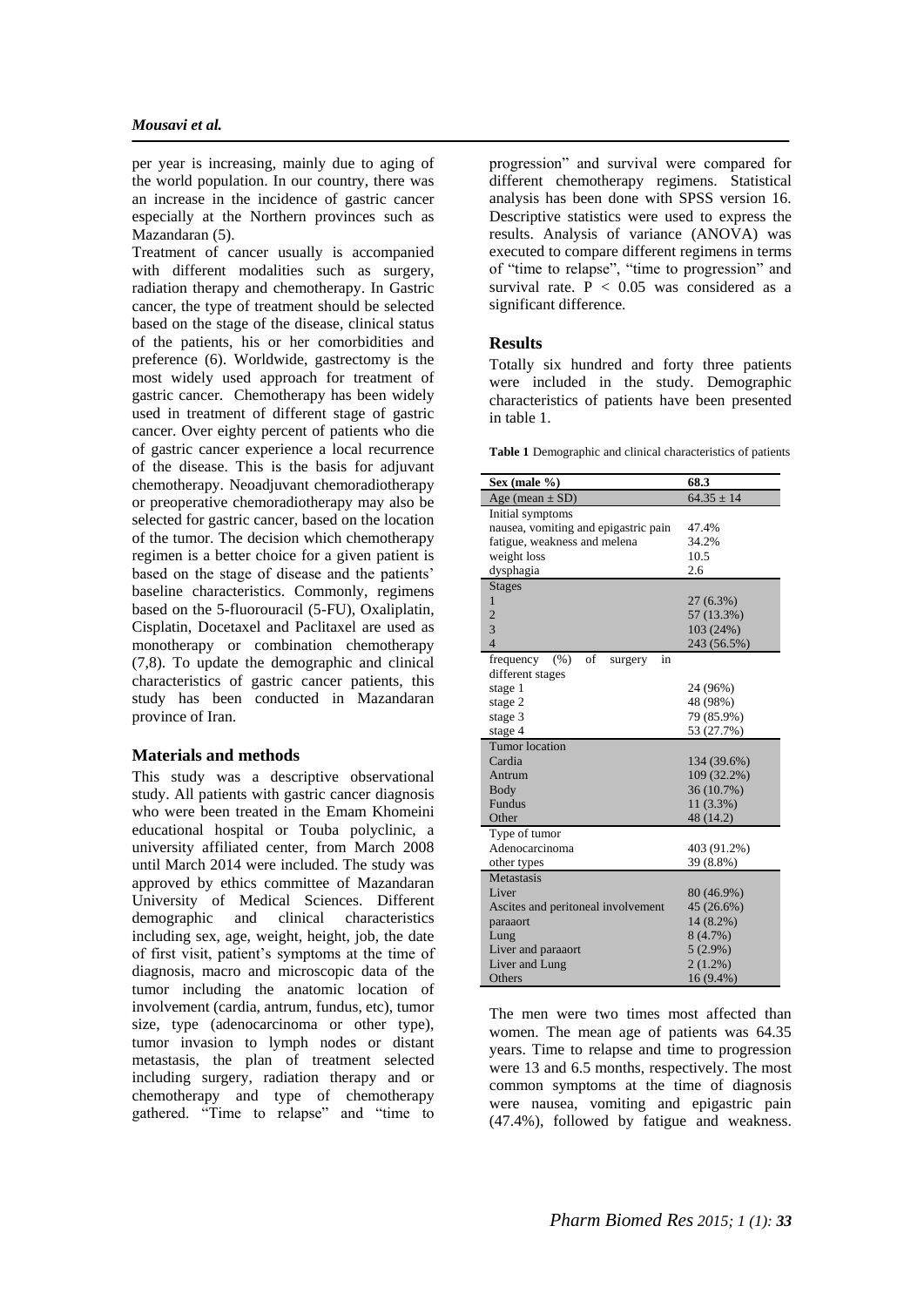Cardia (40%) and antrum (32%) were sites most involved in gastric cancer. The type of tumor was adenocarcinoma in more than 91% of cases. Whereas only 6.3% of patients were in stage 1, the majority (56.4%) were in stage 4 at the time of referring to the oncology clinic. Liver was the most common site of metastasis (47% liver metastasis) and also there were cases that had simultaneously liver metastasis with peritoneum involvement, ascites and paraaortic metastasis. Totally, liver metastasis was occurred in almost 80% of gastric cancer patients. Sixty four percent of patients were undergone surgery before referring to oncologist. 191 patients were in stage 4, among them, 53 (28%) were undergone surgery. Neoadjuvant therapy was done for 39 (6%) of cases. Relapse was occurred in 10.1% of patients, whereas the liver was the most common site of relapse. Progression was documented in 28 medical records. Liver involvement and ascites were common features of progression. Time to relapse, Time to progression and overall survival were not statistically different between four common used regimens. Though, DCF was associated with a trend of improved overall survival ( $P=0.082$ ) (Table 2).

**Table 2** Outcome variables of different chemotherapy regimens

| <b>Variables/Regimens</b> | $ECF^*$          | $\bf{DOX}^*$      | Xeloda*          | $DCF^*$           | <b>Total</b>      | P-value* |
|---------------------------|------------------|-------------------|------------------|-------------------|-------------------|----------|
| Time to relapse           | $10.6 \pm 2.302$ | $11.57 \pm 8.662$ | $10.4 \pm 7.701$ | $14.83 \pm 9.892$ | $12.77 \pm 8.432$ | 0.643    |
| Time to progression       | <b>NA</b>        | $6.5 \pm 3.464$   | $4.67 + 1.155$   | $6.17 \pm 3.403$  | $5.91 \pm 2.836$  | 0.711    |
| Number of courses         | $4.04 + 1.255$   | $3.62 + 1.623$    | $3.71 + 3.189$   | $3.63 + 1.813$    | $3.69 + 2.094$    | 0.825    |
| Overall survival          | $21.4 + 15.686$  | $14.6 + 10.036$   | $19.62 + 21.38$  | $24.69 + 22.088$  | $21.13 + 19.408$  | 0.082    |

\*DCF: Docetaxel.Cisplatin.5FU; DOX:Docetaxel.Oxaliplatin. Capecitabine; ECF: Epirubicin.Cisplatin.5FU; Xeloda: Capecitabine; P-value: ANOVA test between four chemotherapy regimens; NA: not available data

# **Discussion**

This study which was designed to determine the demographic characteristics of gastric cancer in Mazandaran showed that the observed characteristics were in concordance with results of other studies.

In this study the number of male gastric cancer patients was 2.15 times more than females. This result is in agreement with the results of the study conducted by Biglarian and colleagues (9) (male: female ratio was 2.5) and is also similar to the results of the study performed by Shafigh and colleagues (10) (male:female ratio was (2.89). Mean age of the patients at the time of diagnosis was 65y for males and 63.7y for females. Mean age of the patients in Biglarian and colleagues (9) study was 59.39 for males and 56.22 for females. In three other studies conducted by Roshanayi and colleagues (11), Akhavan and colleagues (12) and Dehkordi and colleagues (13) mean age of the patients were 58.7, 59 and 46.2, respectively. These results are relatively similar to the results of the present study. As a general rule, age of the gastric cancer patients is an

important prognostic factor. The more the age of the patient at the time of diagnosis is, the poorer prognosis of the patients will be (4). It seems that changes happened in the mean age of the population in our country have affected the prevalence of gastric cancer and its prognosis. This fact could be more important in areas of the country that the disease is more prevalent. In a study performed by Asmarian and colleagues (14) data gathered from 366 cities throughout the country between the 1382-1386 showed that gastric cancer is more prevalent in northern areas of the country especially in Mazandaran, Golestan, Ardabil and Kordestan provinces (14). An important problem in gastric cancer is that most patients are diagnosed in late stages of the disease so it is difficult to treat them effectively and this delay in diagnosis significantly decreases survival time of the patients. In our study population only 6% of the patients were diagnosed at stage I and in 80% of metastatic cases, liver metastasis were present which in turn predispose the patient to a poor prognosis.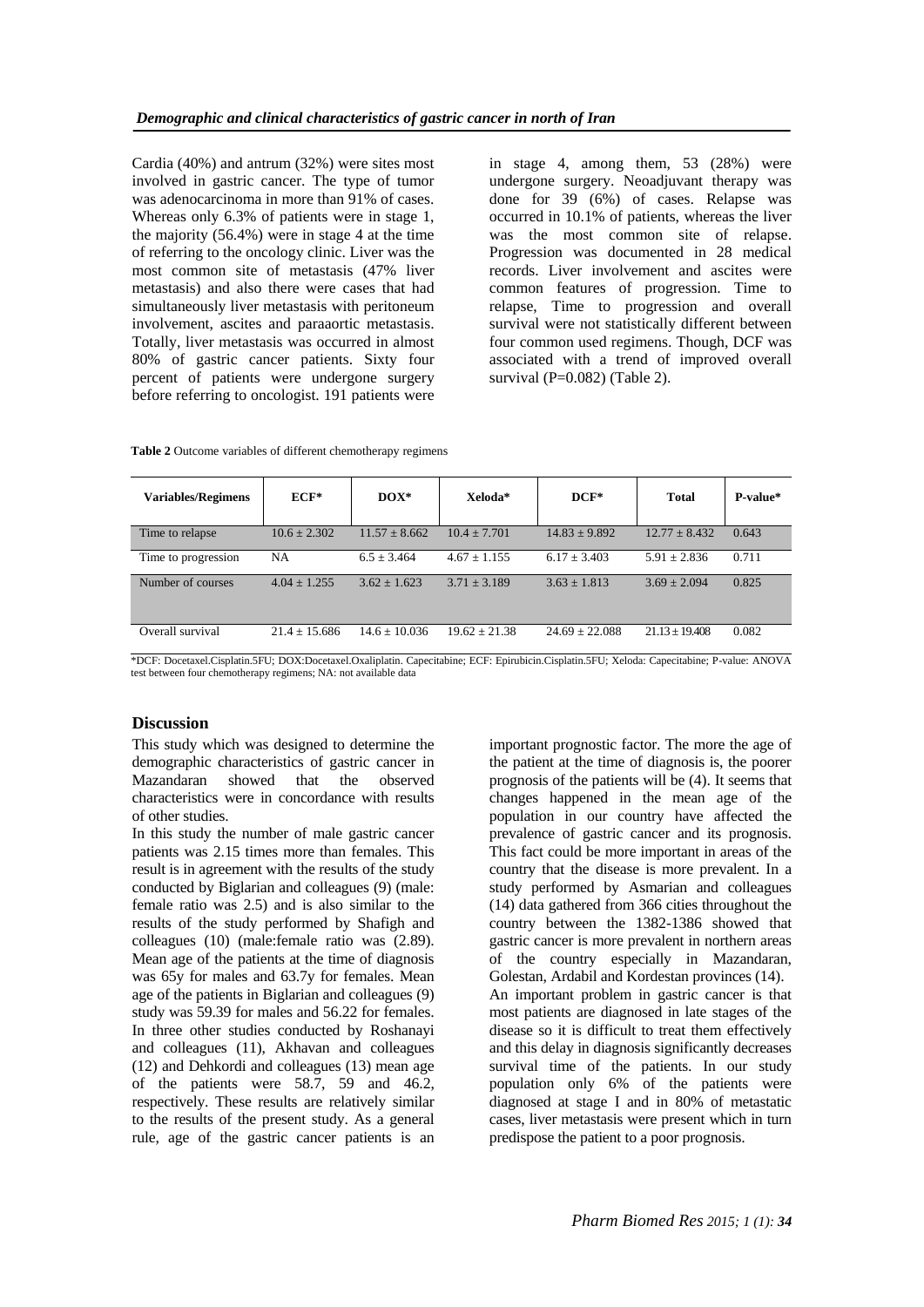#### *Mousavi et al.*

Results of studies conducted in other area of the country show similarities in stage of the disease at the time of the diagnosis of the patients. Biglarian and colleagues (9) reported that in their study population only 26.8 % of patients diagnosed at stage I of the disease and 37% of them diagnosed at stage IV. Keyhanian and colleagues (15) study showed that in Ramsar, 46.5% of patients were at stage IV and 18.8 % were at stage III when diagnosed. 31.9% of the patients had metastasis and among them 78% had liver metastasis. In Davudabadi and colleagues study 60% of patients diagnosed at late stages (16). Similar results were found by Somi and colleagues in East Azarbayjan (17).

These results indicate that unfortunately and as a common problem, in majority of gastric cancer patients the disease is diagnosed at late stages. The reason for this is probably difficulty in making a differential diagnosis at early stages of the disease and lack of proper and cost-effective screening program for diagnosis of the patients. These factors seemingly contribute in high mortality of gastric cancer patients.

Studying chemotherapeutic regimen of our patients revealed that DCF regimen is prescribed more than ECF, DOX and Xeloda. Furthermore there was a trend toward longer "mean survival time" in patients receiving DCF regimen although mean "time to recurrence" and mean "time to progression" were not significantly different. These findings indicate relative superiority of DCF regimen to other chemotherapeutic regimens. However, because of high cost of this regimen (mainly because of high cost of docetaxel) and because this superiority is not an unchangeable fact for all patients it is not recommendable to use DCF for all gastric cancer patients. In other studies, adding docetaxel to CF regimen resulted in more favorable outcomes. For example in a phase 3 clinical trial performed by Cutsem and colleagues (18), adding docetaxel to CF regimen lead to improvement in quality of life, time to progression and survival time of the patients ( $p \lt 0.001$ ). In an another study conducted in MD Anderson Cancer Center by Ajani(19) it has been shown that the rate of complete response, time to progression, overall survival and quality of life were significantly better in patients received DCF rather than CF regimen. In this study "time to progression" was 5.6 and 3.7 for DCF and CF groups, respectively. Mean survival time were 9.2 in DCF group versus 8.6 in CF group. These statistical differences do not necessarily mean a significant clinical superiority of DCF regimen. Especially when taking into account limitations in financial resources exists for health systems, it is not reasonable to consider high cost DCF regimen as the first choice in all gastric cancer patients.

Cutsem et al (18) also showed that in their study population the most common sites involved in gastric cancer were body (44%), anthrum (25%) and fundus (12%), respectively. Keyhanian and colleagues (15) reported antrum (45.1%) and cardia (29.2%) as the most common sites of involvement in gastric cancer patients and 98.8% of tumors were diagnosed as adenocarcinomas.

In Sumi and colleagues(17) study population, 41.1% of tumors were at proximal third, 25.3% were at medial third and 25.3% were at distal third of the stomach (17). In this study 96% of tumors were of adenocarcinoma type. Unlike the above mentioned studies, cardia was the most common site of involvement in our study, followed by antrum. Similar to other reports, adenocarcinoma type was very common in our gastric cancer patients. An important factor which affects the prognosis of the patients and response to treatment is the site of tumor. According to the previous studies tumors of the cardia show a poorer response to the treatment relative to tumors located at more distal parts of the stomach and mortality rate is also higher in cardia tumors (7). A comparison between the results of the present study with results of the studies performed in other areas of the country shows that unfortunately most gastric tumors develop at sites of the stomach that respond poorly to the treatment.

In the present study the most prevalent symptoms among the patients when first came to the clinic were nausea, vomiting, epigastric pain (47.4%) and the most prevalent clinical presentations were weakness, tiredness, melena (34.2%) and weight loss (10.5%). So our results were similar to the results of other studies. Sumi and colleagues (17) reported abdominal pain (26.7%), dysphagia( 30%) and loss of appetite (28%) as the most prevalent symptom of their patients. In Sharifi and colleagues (20) study, 85.6% of the gastric cancer patients reported epigastric pain as their first symptom.

# **Conclusion**

Most aspects of the demographic characteristics are consistent with other studies. Unlike some previous reports, cardia was the most common site on involvement on our study. Most gastric cancer patients referred in the advanced stage or metastatic disease. DCF regimens was prescribed more than ECF, DOX and Xeloda.